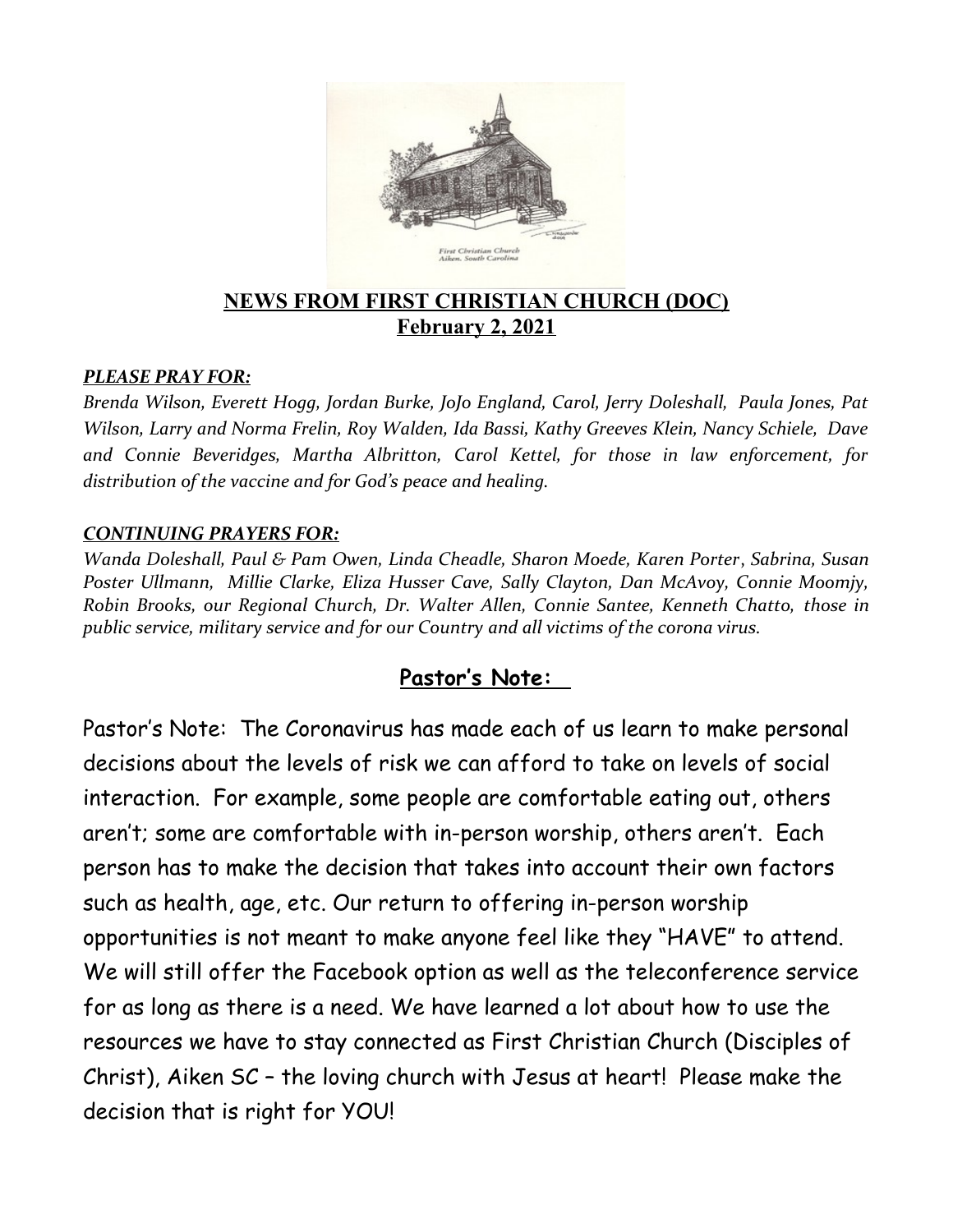## **Ash Wednesday, February 17, 2021**

Ash Wednesday is February 17<sup>th</sup>. We will hold our Ash Wednesday service at 11:30am that will include the imposition of ashes. The service will be in-person and will also be shown on Facebook live. The imposition of ashes will also be available by drive-up from 12:30 – 1:30 after the service for people not comfortable with in-person worship. A brief teleconference worship (without ashes) will be offered at 1:30pm.

## **ZOOM LENTEN STUDY**

Pastor Irene will lead a three-session Zoom Lenten Bible study on alternate Wednesday afternoons during Lent. These sessions will be held at  $3\text{pm}$  on February  $24^{\text{th}}$ , March  $10^{\text{th}}$ and March 24<sup>th</sup>. The theme of Confession-Forgiveness-Renewal will be explored using Psalms 25, 32 & 30. You can access Zoom as a video or audio conference call through your computer or tablet. You can also access the audio portion only through the telephone. (Note this NOT the same phone number used for Sunday School or Sunday Worship). If you are interested in participating, please email Pastor Irene  $(pastorirenefcca(\omega gmail.com)$  or call / text her at 803-394-6282.



## **"LET LOVE FLOW" Week of Compassion Offering, 2021**

 Hopefully you received via USPS mail, a letter sent from Caroline Hale regarding this year's Disciple Mission Fund Special Offering for the Week of Compassion. If you have not received such a mailing, please let Caroline know.

This offering is our personal opportunity to recognize blessings which have been sent our way and an opportunity to, by giving, send our blessings on to others in need. Isaiah 49:10 reads:

> Nobody hungry, nobody thirsty, shade from the sun, shelter from the wind. For the Compassionate One guides them, takes them to the best springs.

Please seriously consider your giving to this offering at a time there is so much need within our country and the entire world. Your blessing box can be delivered to the Church parking lot on Sunday, February 28<sup>th</sup>, between 1-3 PM. Thank you.

## **DWF SPRING WORKSHOP**

The Annual DWF Spring Workshop will be held virtually on Saturday, March 20, 2021.at 10:00 am via ZOOM. The theme is "Regroup, Renew and Rejoice" and the cost is \$20.00. You can register through the Regional Office or contact the church office and we will forward a copy of the form.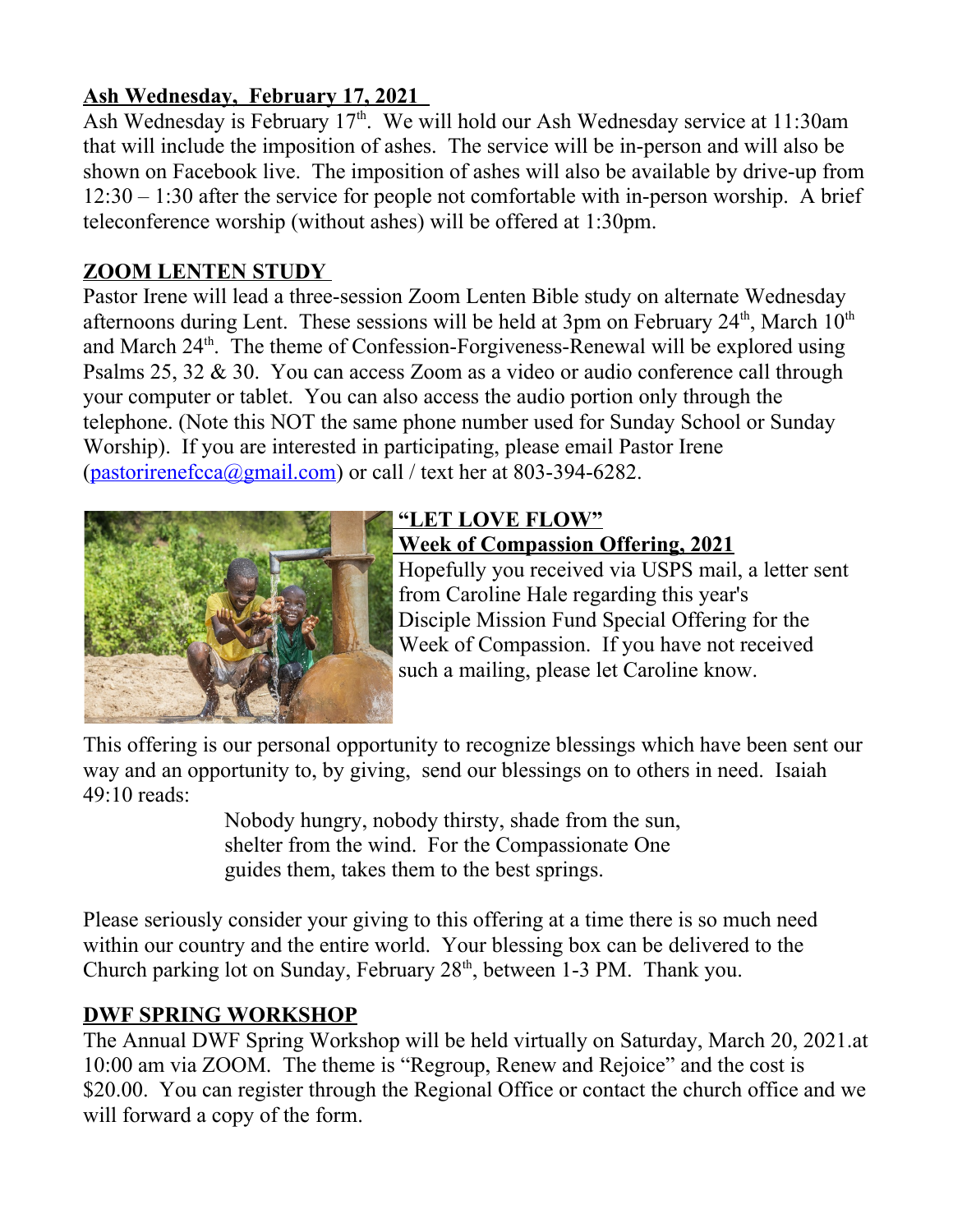# **REGIONAL CHURCH INFO AND INVITATION:**

The Regional Church office of the Christian Church (DOC) in SC is wanting to be more connected with individual church members of Disciples churches within the Region. If you would like to receive emails from them (weekly devotions and other information), please send your email information to  $\frac{\text{rocsc}(a)}{a}$  aol.com.

## **VITA TAX ASSISTANCE**

Tax assistance will be available at Odell Week February 15-14. To be eligible you must pick up a registration packet at Odell Weeks and call to register. Packets will be availabe beginning February 8. VITA also recommends the free websites: ww.irs.gov and the United Way site [www.myfreetaxes.org](http://www.myfreetaxes.org/).

### **CAREGIVER TRAINING**

Lower Savannah Council of Governments will be a hosting a class via Zoom (a video conferencing platform) each Tuesday from Feb. 16 through Mar. 30. The classes will be from 2-3:30 p.m. It is free! If you would like more information or would like to sign up for the class, you can call Alanna Berrie at 803-508-7098 or email at aberrie@lscog.org. Powerful Tools for Caregivers classes help caregivers take better care of themselves while caring for a friend or relative. Whether you provide care for a spouse, partner, parent, friend, or a child with special needs; at home or in a care facility; whether down the block or miles away, yours is an important role. This course is for family caregivers like you!

## **ACTS DONATION FOR FEBRUARY IS:** Soup

## **DATES TO REMEMBER**

| February 6  | <b>DWF</b>                               | $11:00$ am Fellowship                    |
|-------------|------------------------------------------|------------------------------------------|
| February 9  | <b>Board Meeting</b>                     | $6:00 \text{ pm}$ Zoom                   |
| February 17 | Ash Wednesday                            | 11:30 Sanctuary                          |
|             |                                          | 12:30 -1:30 Drive Up Imposition of Ashes |
| February 20 | Trash & Treasures Sale 9:00 am Room 3    |                                          |
| February 28 | Week of Compassion Offering 1-3 Drive Up |                                          |

#### **CONTACT US:**

First Christian Church (Disciples of Christ) 900 Kerr Drive SW Aiken, SC 29803-5394

**Email:** [firstchristianaiken@atlanticbb.net](mailto:firstchristianaiken@atlanticbb.net) **Website:** www.firstchristian-aiken.org **Church Office:** 803 648-4523